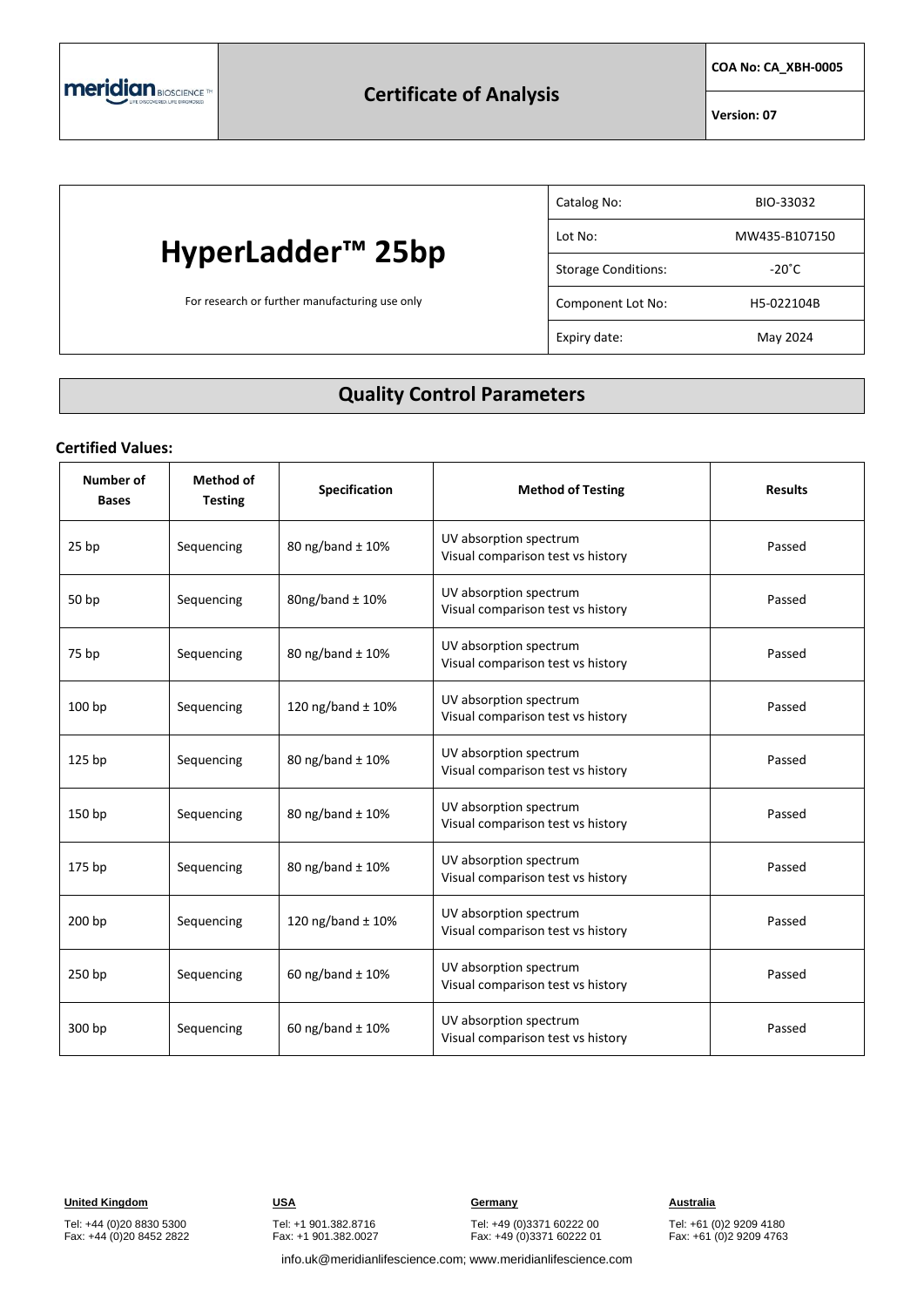

## **Certificate of Analysis**

**COA No: CA\_XBH-0005**

**Version: 07**

| 400 bp | Sequencing | 60 ng/band $\pm$ 10% | UV absorption spectrum<br>Visual comparison test vs history | Passed |
|--------|------------|----------------------|-------------------------------------------------------------|--------|
| 500 bp | Sequencing | 60 ng/band $\pm$ 10% | UV absorption spectrum<br>Visual comparison test vs history | Passed |

Note: The values given relate to individual bands. Following the combination of all bands in one solution, the Ladder may be used for approximating the mass of DNA.

QA / QC Representative:  $\sqrt{2}$  Alberta Newton Date: 22<sup>nd</sup> April 2022



Tel: +44 (0)20 8830 5300 Fax: +44 (0)20 8452 2822 Tel: +1 901.382.8716 Fax: +1 901.382.0027

Tel: +49 (0)3371 60222 00 Fax: +49 (0)3371 60222 01

Tel: +61 (0)2 9209 4180 Fax: +61 (0)2 9209 4763

info.uk@meridianlifescience.com; www.meridianlifescience.com